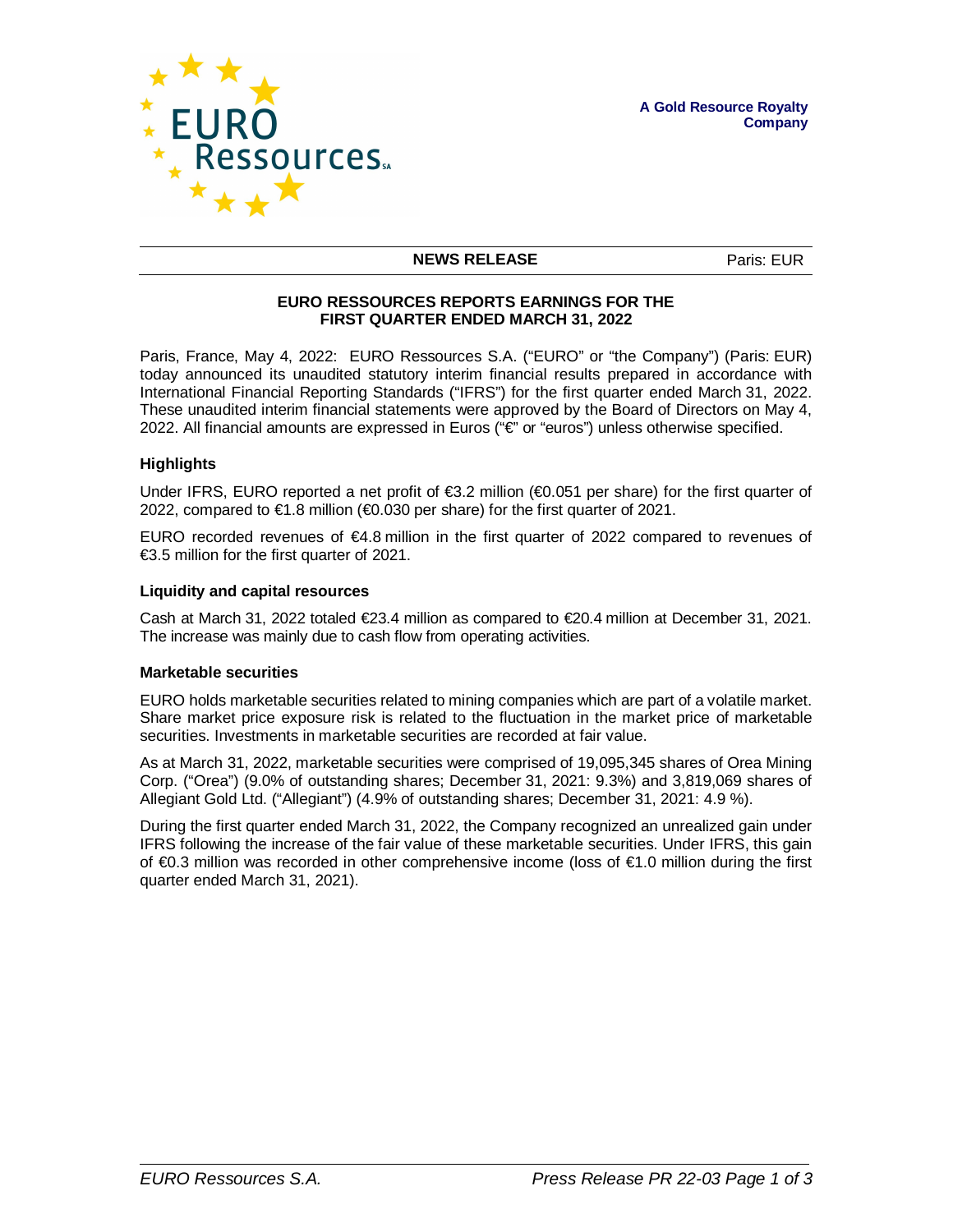# **Royalty assets**

### *(Refer to MD&A for more detail)*

As at March 31, 2022, the Company's impairment review indicated that the facts and circumstances did not represent an indication of potential impairment for Rosebel and Bombore.

With regards to Paul Isnard, the statements by the French Government in 2019 regarding the Compagnie Minière Montagne d'Or (the joint venture) have created some uncertainty around the delivery of the various authorizations and permits not yet obtained and required for developing the project, and can potentially affect the operational and financial capacities of the project. The JV is still awaiting a decision by the Supreme Court on whether it will admit and hear a final appeal by the French Government on the renewal of the Montagne d'Or mining titles, following the fact that the Administrative Court of Appeal in Bordeaux had rejected the French Government's appeal in July 2021. In those circumstances, the Company is maintaining the same assumption from the impairment test related to the Paul Isnard royalty asset performed as at December 31, 2021. The Company continues to assume that the various authorizations and permits would be granted under conditions that will allow the JV to go on with this project, though the timing is somewhat uncertain. No impairment charges were recorded in the statement of earnings for the period ended March 31, 2022.

# **First quarter ended March 31, 2022 compared to the same period in 2021 (IFRS)**

Under IFRS, EURO reported a net profit of €3.2 million (€0.051 per share) for the first quarter of 2022 compared to €1.8 million (€0.030 per share) for the first quarter of 2021.

Revenues were €4.8 million during the first quarter of 2022, an increase compared to €3.5 million for the first quarter of 2021. Revenues were only attributable to the Rosebel royalty in the first quarter of 2022 and 2021. The increase in revenues was mainly due to higher gold production of 35,213 ounces in the first quarter of 2022 compared to 29,232 ounces in the first quarter of 2021 (€0.7 million), a weakened euro (€0.4 million) and a higher average gold price in the first quarter of 2022 of US\$1,877 per ounce of gold compared to US\$1,794 per ounce of gold in the first quarter of 2021 (€0.2 million).

During the first quarter of 2022, the Company recorded operating expenses of €0.1 million, same level as the first quarter of 2021.

EURO recorded an income tax expense of  $\epsilon$ 1.44 million in the first quarter of 2022 compared to €1.39 million in the first quarter of 2021. The slight increase was mainly due to the tax impact of higher earnings in the first quarter of 2022 compared to the first quarter of 2021, partially offset by translation adjustments.

# **Outlook**

The Rosebel royalty production is anticipated to be between 113,000 ounces and 139,000 ounces in 2022. In 2022, the Rosebel royalty is expected to provide revenues to the Company of between approximately €12.3 million and €15.2 million (US\$14.8 million and US\$18.2 million). These pre-tax numbers assume a gold price of US\$1,700 per ounce and an exchange rate of €1 for US\$1.20. The impact of changes in the average gold price on EURO's annual revenues, based on an estimated production of 126,000 ounces, would be approximately US\$1.2 million for each US\$100 per ounce change in the gold price. The impact of a 5% change in the average foreign exchange rate on EURO's annual revenues would be approximately €0.7 million.

The Bombore project is anticipated to reach commercial production in the third quarter of 2022.

The Company maintains certain cash available to pursue opportunities that would enhance the Company's long-term business.